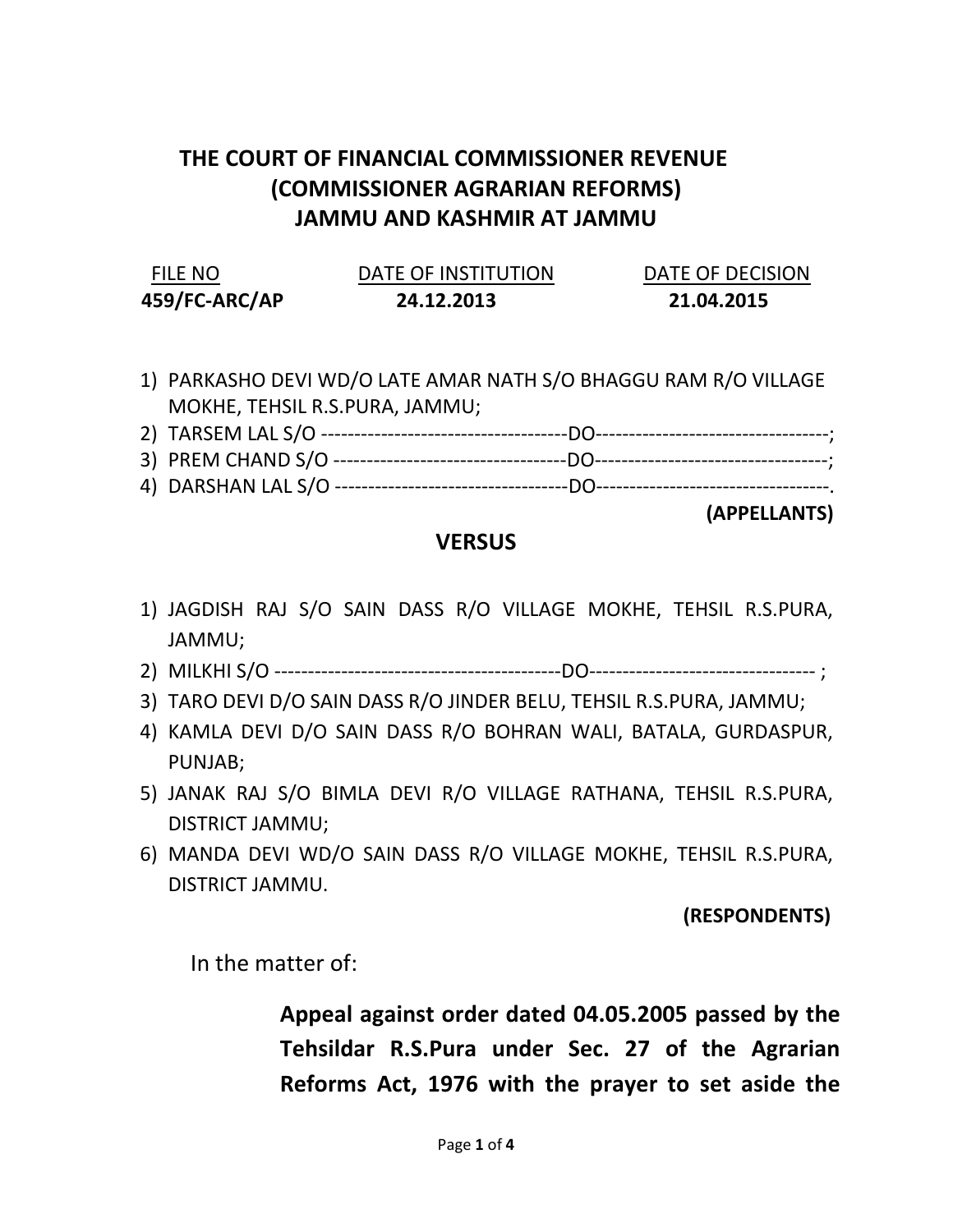same and for restoration of possession of the appellants over land measuring 18 Kanals and 09 Marlas.

| For Appellants                                      | --- Adv. Rameshwar Singh Jamwal, |  |
|-----------------------------------------------------|----------------------------------|--|
|                                                     | Adv. Manisha Kohli               |  |
| For Respondents $(1,2,3,8,5)$ --- Adv. G. C. Sharma |                                  |  |
| For Respondent No. 4                                | --- Ex Parte                     |  |

## J U D G E M E N T

- 1) This court has gone through the case file and observes with regret that the petitioner has neither been able to put forth the factual matrix of the case nor the relevant revenue record. On 21.01.2015 when it came to the fore that the relevant revenue record was not tagged with the case file, the parties were accordingly informed in open court. But they have still failed to submit the necessary documents. Obviously, one who asserts a claim has the responsibility to provide sufficient facts and proof in support of his contentions; but in this case this hasn't been done at all.
- 2) Assuming the available information as true, it appears that one Sain Dass was conferred with the ownership rights of land measuring over 50 Kanals in village Mokhe under the Big Landed Estates Abolition Act, 1950. His brother Amar Nath was a minor at that time. Some land out of the total land went in possession of this Amar Nath. The ownership rights of this land were transferred to him under Sec. 4 and 8 of the Agrarian reforms Act, 1976. The mutations attested under Sec. 4 & 8 were challenged in appeal before the Joint Commissioner, Agrarian Reforms, Jammu who set aside both the mutations. The J&K Special Tribunal upheld the order passed by the Joint Commissioner, AR in a revision petition. The respondents then moved the Tehsildar R.S.Pura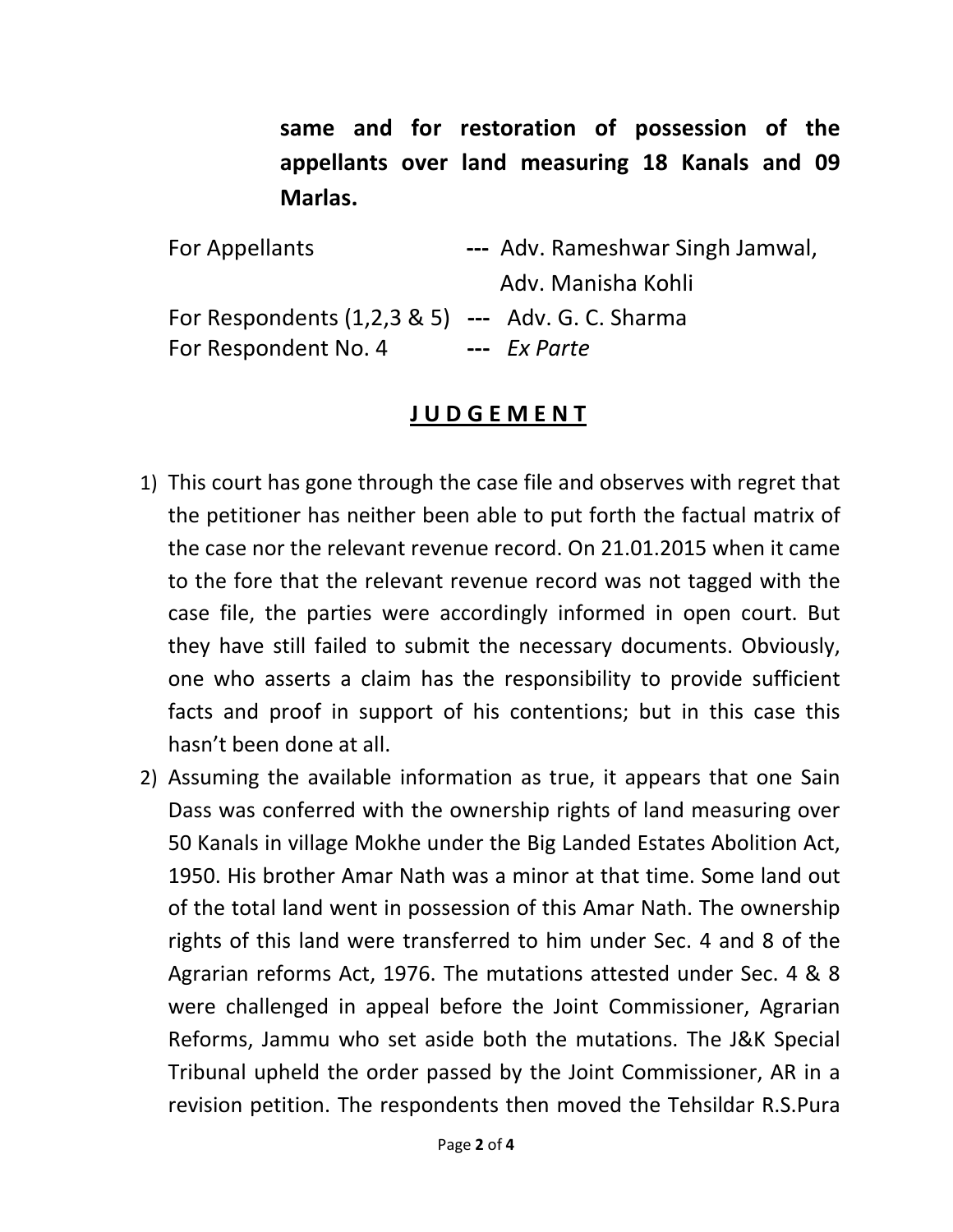under Sec. 27 of the Agrarian Reforms Act, 1976 and the prayer was accepted. Consequently, the appellants were disposed of the land and the possession was restored to the respondents. This is the brief subject of challenge before this court.

3) The only question in the instant case which needs to be considered is whether Amar Nath, who was a minor at the time of conferment of ownership rights on Sain Dass under the Big Landed Estates Abolition Act, 1950, was entitled to any share out of the land under consideration or not. A detailed analysis of the circumstances vis-a-vis the concept of co-parcenery in the joint family property or the selfacquired property is required to set the whole controversy at rest. Indeed, when a coparcener mixes his self-acquired property with the joint family property and doesn't clarify as to whether he wants to treat it as the latter or not, it becomes part and parcel of the joint family property. This law of throwing into the common stock and blending has been settled by numerous decisions of the High Courts and the Apex court. The point is clearly and unequivocally based on the intention of the owner of the separate property to convert his property into a part of the joint family property. The separate or self acquired property of a coparcener may be impressed with the character of a joint family property, if it is voluntarily thrown by the owner into the common stock with the intention of abandoning, waiving or surrendering his rights in it as separate property. Such an intention can be known by his words or his acts and conduct. For instance, a Karta may have his own personal fields and also joint family fields. Wheat may be grown in both. If the produce of all the fields is brought into the same barn and mixed together without weighing as to how much was the produce of the separate fields and how much from the joint family fields, it is a clear case of blending. But